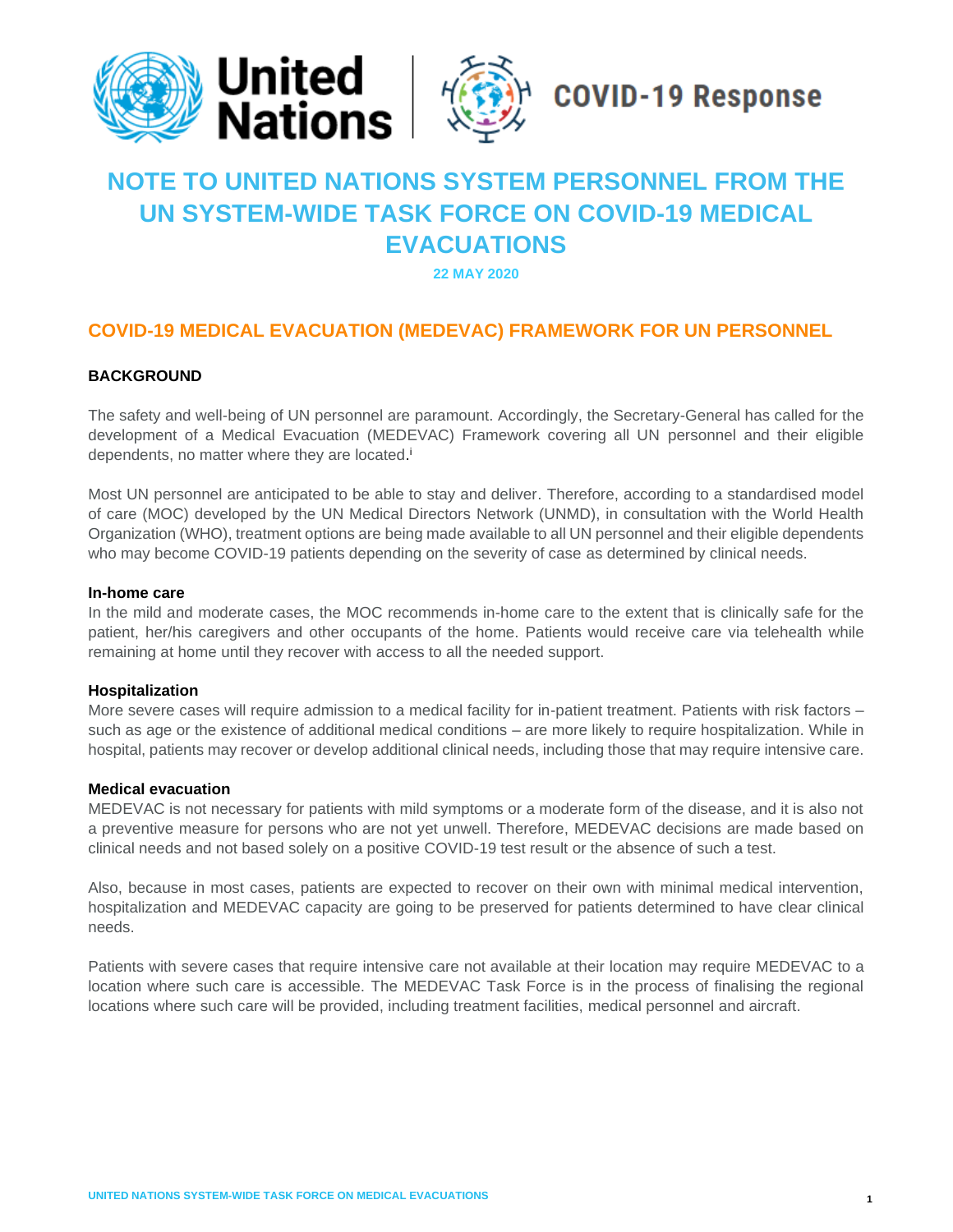

# **WHAT IS THE UN SYSTEM DOING TO ENSURE ACCESS TO COVID-19 MEDICAL EVACUATIONS**

## **UN SYSTEM-WIDE TASK FORCE ON MEDICAL EVACUATIONS IN RESPONSE TO COVID-19**

In line with existing business continuity practices, UN entities have been adhering to the principle of "Stay and Deliver" to provide necessary services to partners and clients at the country level. During the current pandemic, if UN personnel, their eligible dependents, or both, become ill with COVID-19, a full range of treatment options and care, up to and including MEDEVAC as necessary, are being made available across all UN system entities, at all duty stations.

To that end, a UN System-Wide Task Force on Medical Evacuations in response to COVID-19 was established under the leadership of the Department of Operational Support (DOS). The Task Force reports to the UN Executive Committee led by the Secretary-General, and is comprised of the Food and Agriculture Organization (FAO), the International Organization for Migration (IOM), the United Nations Development Programme (UNDP), the United Nations Population Fund (UNFPA), the United Nations High Commissioner for Refugees (UNHCR), the United Nations Children's Fund (UNICEF), the United Nations Office for Project Services (UNOPS), the World Food Programme (WFP), the World Health Organization (WHO), the UN Medical Directors Network (UNMD) and the offices and departments of the United Nations Secretariat.

The Task Force has mapped existing capacities across the UN system and explored additional investments to develop an effective, unified COVID-19 MEDEVAC Framework. As part of this system, UN personnel and their eligible dependents will have access to regional treatment facilities supported by medical personnel, air assets (aircraft and air ambulances), as well as a dedicated operations center that will coordinate the joint resources of the UN system.

## **NEW MEDEVAC FACILITIES AND STRENGTHENING FRONT-LINE HEALTHCARE CAPACITIES**

The Task Force is proceeding with the necessary preparations for setting up regional treatment facilities in strategic locations, which will be announced once the necessary host country agreements are in place. The locations are based on a careful assessment of the prevailing epidemiological situation, the UN's footprint in the region as well as an assessment of local healthcare capacity by the UNMD. Also, the Task Force is enhancing existing facilities where taking care of the UN's footprint requires strengthened front-line capacities.

## **COORDINATING JOINT EFFORTS AT ALL LEVELS**

The Task Force is in the final stages of establishing a Joint COVID-19 UN MEDEVAC Coordination Center ('MEDEVAC Cell') for coordinating the UN system's medical and air operations based on the capabilities of WHO (Geneva), DOS and WFP (Brindisi). The Medical Coordination unit in Geneva will coordinate the clinical aspects and identify receiving hospitals to provide safe and efficient medical evacuations of eligible COVID-19 patients. The Strategic Air Operation Center (SAOC) in Brindisi will maintain an overview of the location and availability of air assets able to carry COVID-19 patients and coordinate flight logistics and clearances. The MEDEVAC Cell will provide 24/7 coverage for the processing of all MEDEVACs globally.

A COVID-19 Coordinator has been identified in each country under the auspices of the Resident Coordinators (RCs) to manage the MEDEVAC process on the ground. More details on this and a list of the COVID-19 Coordinators can be accessed **[here](https://www.un.org/en/coronavirus/covid-19-coordinators)**.

## **ENSURING THAT MEDICAL EVACUATIONS ARE CALLED IN WHEREVER CLINICALLY JUSTIFIED**

The MOC created by UNMD is the basis for guiding the clinical decisions behind all medical evacuations to ensure harmonized utilization of the MEDEVAC Framework, proper escalation of patients that require elevated levels of care, and most efficient utilization of resources.